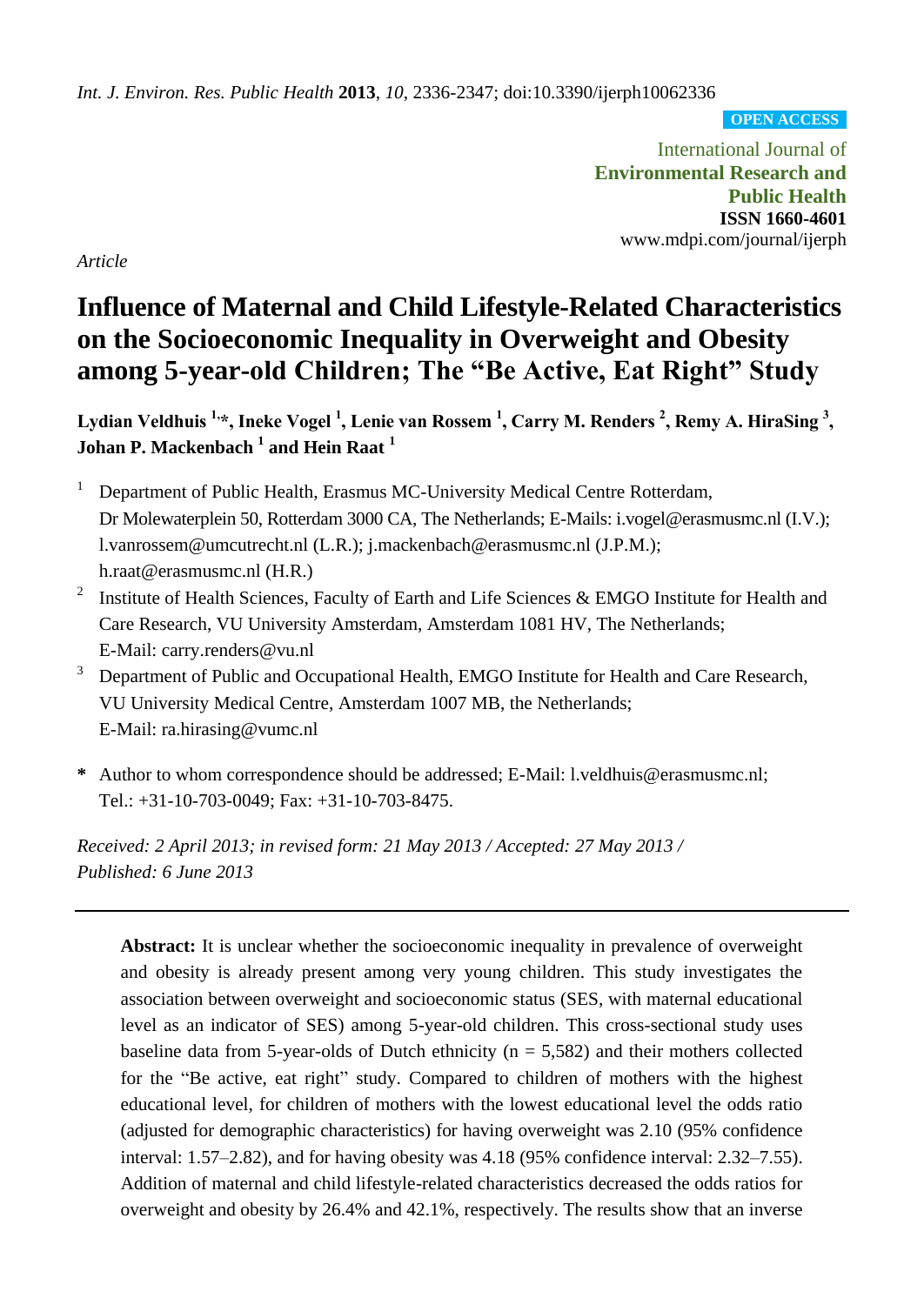SES-overweight/obesity association is already present at elementary school entry, and that watching TV by mother and child, the child consuming breakfast and, especially maternal weight status, are contributing factors in this association. These results should be taken into account when developing policies to reduce inequalities in (childhood) health.

**Keywords:** preschool child; overweight; obesity; social class; lifestyle

# **1. Introduction**

Childhood overweight and obesity have increased at a dramatic rate worldwide and are a major burden on public health [1,2]. Compared to higher socioeconomic status (SES) groups, subgroups in society with a lower SES are at increased risk for having overweight or obesity [1] and these differences in prevalence of overweight across SES groups may be established early in life [3–5]. In the last decades, studies investigating the association between SES and overweight among schoolchildren indeed found predominately inverse associations [4,6–8]. Results of studies among younger children (aged < 6 years) are however less consistent; some studies did find an association during early childhood [8–12], while others did not [13–15]. Differences in the prevalence of childhood overweight across SES groups are likely to be explained by differences in characteristics of the children and their parents related to material circumstances, behavior and/or knowledge, all of which influence energy balance [6,9]. Only few studies evaluated to what extent parental overweight and lifestyle-related behaviors of the child, *i.e.*, playing outside, sedentary behavior, consuming breakfast and drinking sweet beverages, contribute to the association between SES and early childhood overweight [6,7]; these lifestyle-related behaviors have been shown to be associated with both childhood overweight and indicators of SES [16–20]. Especially having an overweight parent is an important factor likely to influence the SES-overweight association among children, *i.e.*, parental overweight reflects a combination of inherited genes and shared environment, and children are likely to learn behaviors related to energy intake/expenditure from their parents [5,6,9,21,22]. Understanding the influence of SES on patterns of eating and physical activity that lead to early childhood overweight and obesity is critical for the development of effective prevention programs.

In summary, more research is needed to establish whether socioeconomic inequality in the prevalence of overweight and obesity is already present in early childhood, also with regard to a timely start of overweight prevention programs. Therefore this study evaluates whether the educational level of the parent, as an indicator of SES, is associated with overweight/obesity among a large sample of 5-year-old children. Also investigated is the extent to which a potential association can be explained by lifestyle-related characteristics of the parent and child.

#### **2. Methods**

## *2.1. Design and Study Population*

The present cross-sectional study is embedded in the "Be active, eat right" study, which aims to assess the effects of an overweight prevention protocol among children at elementary school entry,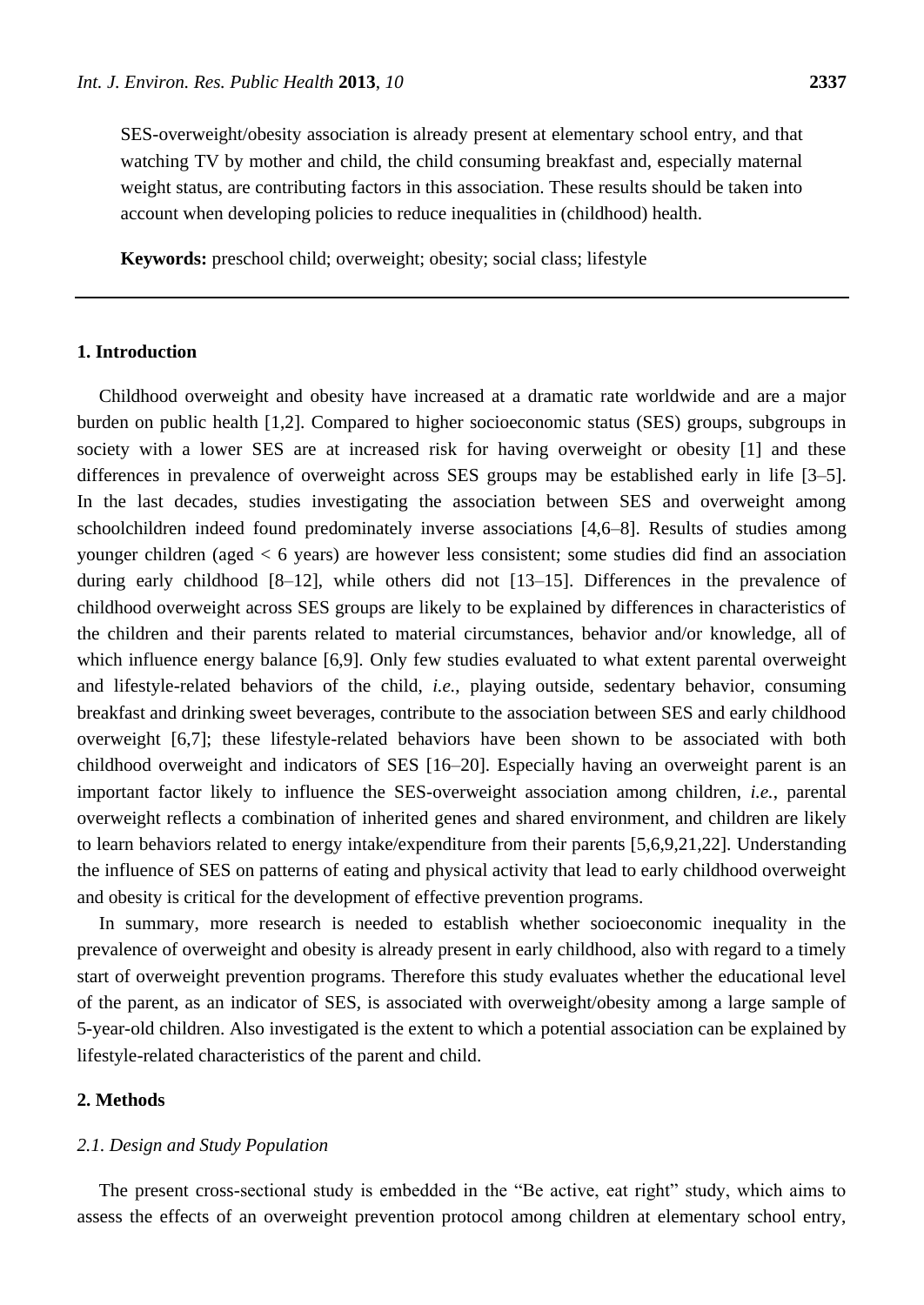throughout the Netherlands, as detailed elsewhere [23]. The Medical Ethics Committee of Erasmus MC University Medical Centre Rotterdam approved the study protocol.

Of the 37 municipal health services in the Netherlands, an opportunity sample of nine municipal health services agreed to participate in the "Be active, eat right" study. A total of 13,638 parents of 5-year-olds were invited by mail for a well-child visit at one of these nine municipal health services. These parents were also invited to participate in the "Be active, eat right" study and 64.4% provided written informed consent to participate in the study. Baseline data were collected during the 2007–2008 school year and were used for the present study.

Parental educational level is suggested to be an indicator of SES [24]. Besides material resources, parental educational level can also reflect a range of non-economic social characteristics with important health effects, such as health-related knowledge [24]. Parental educational level is likely to be a relatively stable indicator compared to, for example, parental income. It is also suggested that, especially the educational level of the mother, has a considerable influence on the development of children [6,25].

The present study used data of the children for whom the mother completed the questionnaire  $(n = 7,682)$ . In addition, we included an ethnically homogenous group as the association between SES and early childhood overweight may differ between ethnic subgroups [7,24,26]. Children with a Dutch ethnicity comprised the largest ethnic subgroup and were selected for analysis in the present study  $(n = 6,641)$ . A child was considered to be of non-Dutch ethnicity when at least one of the parents was born abroad, as defined by Statistics Netherlands [27].

Children were excluded from the analysis when data were missing on height or weight of the child  $(n = 20)$ , sex or age of the child  $(n = 6)$ , lifestyle-related characteristics of the child (consuming breakfast, drinking sweet beverages, playing outside and watching television; TV) ( $n = 685$ ), educational level of the mother (n = 26), age of the mother (n = 6), single parenting or employment status of the mother ( $n = 53$ ), watching TV by the mother ( $n = 166$ ), and height or weight of the mother ( $n = 97$ ). After exclusion for any of these reasons, a study population of  $n = 5,582$  children remained for analysis.

#### *2.2. Educational Level of the Mother*

Maternal educational level was assessed by a questionnaire completed by the mothers. Educational level was recoded in three categories according to the Dutch standard classification as defined by Statistics Netherlands [28], allowing meaningful comparison between subgroups of different educational level: high level (academic higher education/university education, higher professional education), mid level (pre-university education, senior general secondary education, and senior secondary vocational education), and low level (preparatory secondary vocational education, lower secondary vocational education, primary education, and no education).

## *2.3. Weight Status of the Child*

Body weight and height of the children were measured by trained healthcare professionals of the municipal health services using standardized methods as described in a protocol [17]. Body weight was measured to the nearest 0.1 kg and height to the nearest 0.1 cm. Body mass index (BMI) was calculated by dividing weight (in kilograms) by height (in meters) squared. The weight status of the children was assessed according to the age-specific and sex-specific cut-off points for BMI as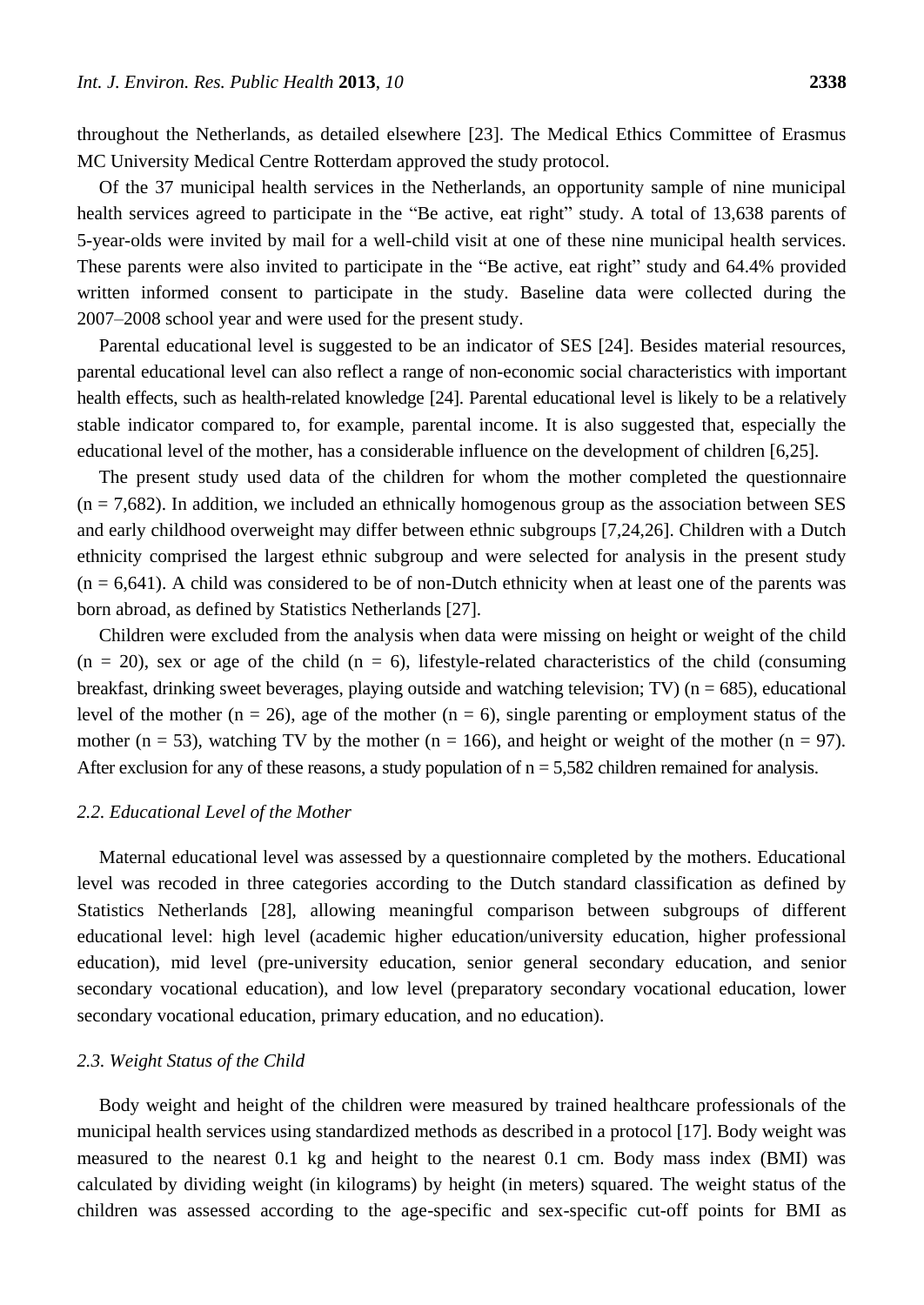published by the International Obesity Task Force [29]. When a child's BMI value was the same as or higher than the lower-bound cut-off point for overweight or obesity for the child's age and sex, the child was classified as having overweight or obesity.

# *2.4. Demographic and Lifestyle-Related Characteristics of the Mother and Child*

Information on demographic and lifestyle-related characteristics of the mother and child were obtained via the questionnaire completed by the mothers. The categories are indicated below in parentheses. Of the maternal characteristics, we considered age, single parenting (two-parent families, single-parent family or otherwise specified), and employment status (employed full-time or part-time, not employed) to be potential confounders in the association between educational level of the mother and weight status of her child. Maternal weight status (no overweight, overweight, obesity) and watching TV ( $\leq$ 2 h/day,  $>$ 2 h/day) by the mother were considered to be potential mediating characteristics. Self-reported height and weight of the mothers were used to calculate the BMI of the mothers. Mothers were classified as overweight when the BMI value was  $\geq 25-30$  kg/m<sup>2</sup> and were classified obese when the BMI value was  $\geq 30 \text{ kg/m}^2$ , as defined by the World Health Organization [2]. For the children, we considered age and sex to be potential confounders, and the lifestyle-related characteristics consuming breakfast (daily, <7 days/week), drinking sweet beverages (*i.e.*, lemonade, soda, carbonated soda, fruit juice, sugar sweetened dairy products,  $etc.$ ) ( $\leq$ 2 glasses/day,  $>2$  glasses/day), playing outside ( $\geq 1$  h/day,  $\leq 1$  h/day) and watching TV ( $\leq 2$  h/day,  $\geq 2$  h/day) to be potential mediators in the association between educational level of the mother and weight status of the child. The categories used for the behaviors are based on established international recommendations [17–19,30–32].

#### *2.5. Statistical Analyses*

Mean and frequency differences of the characteristics of the mothers and children, across maternal educational levels, were examined using analyses of variance (ANOVA) and Chi-square statistics. Multinomial logistic regression analyses were used to test the association between maternal educational level and overweight and obesity of the children. Odds ratios (ORs) and 95% confidence intervals (CI) were obtained for each educational level and compared with the reference category (highest educational level).

The basic model investigated the association between maternal educational level, and overweight and obesity of the children. In the association with children's overweight (obesity included), there were no interactions between the maternal and child demographic and lifestyle-related characteristics, and maternal educational level. To test the influence of the characteristics on the association, the characteristics were added to the basic model one at a time. For each adjustment, the percentage change in OR was calculated for the educational levels ( $[OR<sub>basic model+characteristic</sub> - OR<sub>basic model</sub>]/[OR<sub>basic model</sub> - 1] \times 100$ ) [33]. Subsequently, the association between maternal educational level and children's overweight and obesity was analyzed, with adjustment for the relevant characteristics. A characteristic was considered relevant if the percentage change in ORs was >5% for an educational level subgroup [33]. This approach was applied to reduce the final number of variables included in the model. First, in Model 1, we adjusted the association for the relevant confounding characteristics of the mother and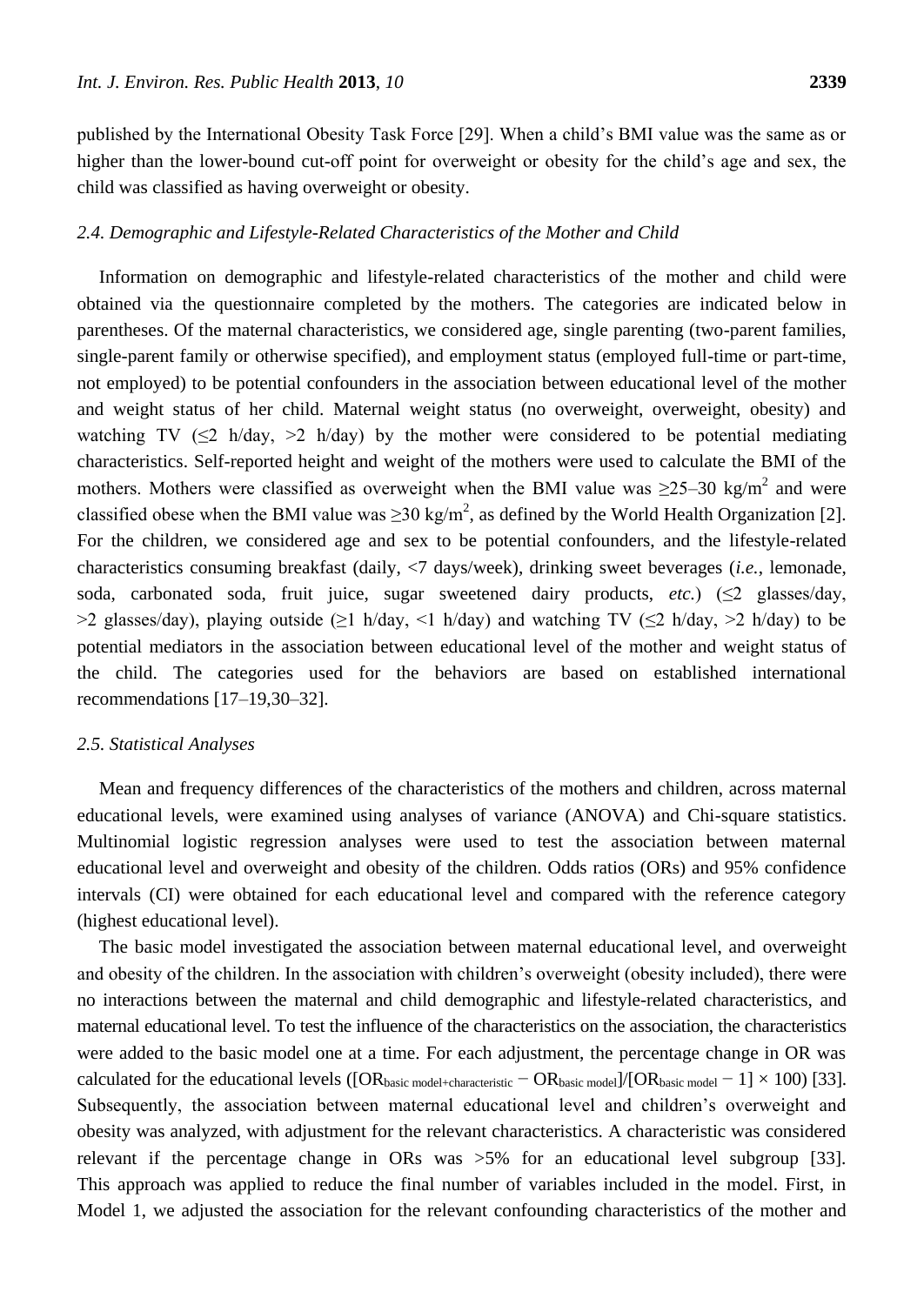child. Second, in Model 2, we also adjusted the association for the relevant mediating characteristics of the mother. Finally, in Model 3, we also added the mediating characteristics of the child. Statistical analyses were performed with PASW Statistics 17 for Windows (SPSS Inc, Chicago, IL, USA).

# **3. Results**

Compared to the mothers/children with missing data  $(n = 1,059)$ , the population analyzed  $(n = 5,582)$  included significantly more mothers with a high educational level  $(p < 0.001)$ , more mothers that were employed ( $p < 0.001$ ), more mothers that watched TV  $\leq$ 2 h/day ( $p < 0.05$ ), and more children who consumed breakfast daily ( $p < 0.05$ ) and watched TV  $\leq$ 2 h/day ( $p < 0.001$ ). There was no significant difference in weight status of the child  $(p = 0.41)$  or maternal weight status  $(p = 0.14)$  between the subgroup with missing data compared to the study population (data not shown).

Of all included mothers, mean age was 36.5 (SD 4.1) years, 22.1% had overweight, 6.8% had obesity, and 18.9% were in the group with the lowest educational level. Of the children, 51% were boys, mean age was 5.7 (SD 0.4) years, 6.9% had overweight, and 1.5% had obesity. All demographic and lifestyle-related characteristics of the mother and the child (except for single parenting and child's sex) were significantly associated with maternal educational level (Table 1).

|                                            | Frequency in the study population (%) (unless otherwise specified) |                           |                     |                   | $p-$               |  |
|--------------------------------------------|--------------------------------------------------------------------|---------------------------|---------------------|-------------------|--------------------|--|
|                                            | Educational level of the mother b                                  |                           |                     |                   |                    |  |
|                                            | <b>Total</b>                                                       | <b>High</b> $(n = 1,933)$ | Mid ( $n = 2,596$ ) | Low $(n = 1,053)$ | value <sup>a</sup> |  |
| Characteristics of the mother:             |                                                                    |                           |                     |                   |                    |  |
| Mean age, years (SD)                       | 36.5(4.1)                                                          | 37.5(3.7)                 | 36.1(4.1)           | 36.0(4.7)         | < 0.001            |  |
| Mean height, cm (SD)                       | 170.7(6.2)                                                         | 171.1(5.9)                | 170.6(6.3)          | 170.1(6.2)        | < 0.001            |  |
| Mean weight, kg (SD)                       | 69.5(12.3)                                                         | 67.9(11.2)                | 69.8(12.5)          | 71.8 (13.4)       | < 0.001            |  |
| Mean BMI (SD)                              | 23.9(4.0)                                                          | 23.2(3.6)                 | 24.0(4.1)           | 24.8(4.4)         | < 0.001            |  |
| Overweight <sup>c</sup>                    | 1,234(22.1)                                                        | 326(16.9)                 | 608 (23.4)          | 300(28.5)         | < 0.001            |  |
| Obesity <sup>c</sup>                       | 379(6.8)                                                           | 84(4.3)                   | 186(7.2)            | 109(10.4)         |                    |  |
| Single parent                              | 330(5.9)                                                           | 114(5.9)                  | 141(5.4)            | 75(7.1)           | 0.15               |  |
| Not employed                               | 1,424(25.5)                                                        | 326 (16.9)                | 667(25.7)           | 431 (40.9)        | < 0.001            |  |
| Watches $TV > 2$ h/day                     | 2,537 (45.4)                                                       | 570 (29.5)                | 1,315(50.7)         | 652(61.9)         | < 0.001            |  |
| Characteristics of the child               |                                                                    |                           |                     |                   |                    |  |
| Boy                                        | 2,824(50.6)                                                        | 976 (50.5)                | 1,319(50.8)         | 529 (50.2)        | 0.95               |  |
| Mean age, years (SD)                       | 5.7(0.4)                                                           | 5.7(0.4)                  | 5.7(0.4)            | 5.8(0.4)          | < 0.001            |  |
| Mean height, cm (SD)                       | 117.7(5.5)                                                         | 117.3(5.4)                | 117.8(5.6)          | 118.1(5.6)        | < 0.001            |  |
| Mean weight, kg (SD)                       | 21.5(3.2)                                                          | 21.1(2.9)                 | 21.5(3.3)           | 22.0(3.5)         | < 0.001            |  |
| Mean BMI (SD)                              | 15.4(1.5)                                                          | 15.3(1.3)                 | 15.5(1.5)           | 15.7(1.6)         | < 0.001            |  |
| Overweight <sup>d</sup>                    | 386(6.9)                                                           | 95(4.9)                   | 188 (7.2)           | 103(9.8)          |                    |  |
| Obesity <sup>d</sup>                       | 84(1.5)                                                            | 17(0.9)                   | 32(1.2)             | 35(3.3)           | < 0.001            |  |
| Consuming breakfast $<$ 7 day/week         | 295(5.3)                                                           | 36(1.9)                   | 137(5.3)            | 122(11.6)         | < 0.001            |  |
| Drinking sweet beverages $> 2$ glasses/day | 3,619(64.8)                                                        | 1,124(58.1)               | 1,744(67.2)         | 751 (71.3)        | < 0.001            |  |
| Playing outside $< 1$ h/day                | 339(6.1)                                                           | 174(9.0)                  | 133(5.1)            | 32(3.0)           | < 0.001            |  |
| Watching $TV > 2$ h/day                    | 914 (16.4)                                                         | 169(8.7)                  | 467 (18.0)          | 278 (26.4)        | < 0.001            |  |

**Table 1.** Characteristics of the total study population  $(n = 5.582)$ , and by educational level of the mother.

 $BMI = body$  mass index;  $SD = standard deviation$ .  $^{a}p$ -values for differences in characteristics across maternal educational levels; ANOVA's were used for continuous variables and Chi-square statistics for dichotomous variables.  $\text{h}_{\text{High}}$  educational level = academic higher education (university education), higher professional education; mid educational level = pre-university education, senior general secondary education, and senior secondary vocational education; low educational level = preparatory secondary vocational education, lower secondary vocational education, primary education, and no education. Coverweight = BMI 25-30 (kg/m<sup>2</sup>); obesity = BMI  $\geq$  30 (kg/m<sup>2</sup>) [2]. <sup>d</sup> According to age and sex-specific cut-off points for BMI as published by the International Obesity Task Force [29].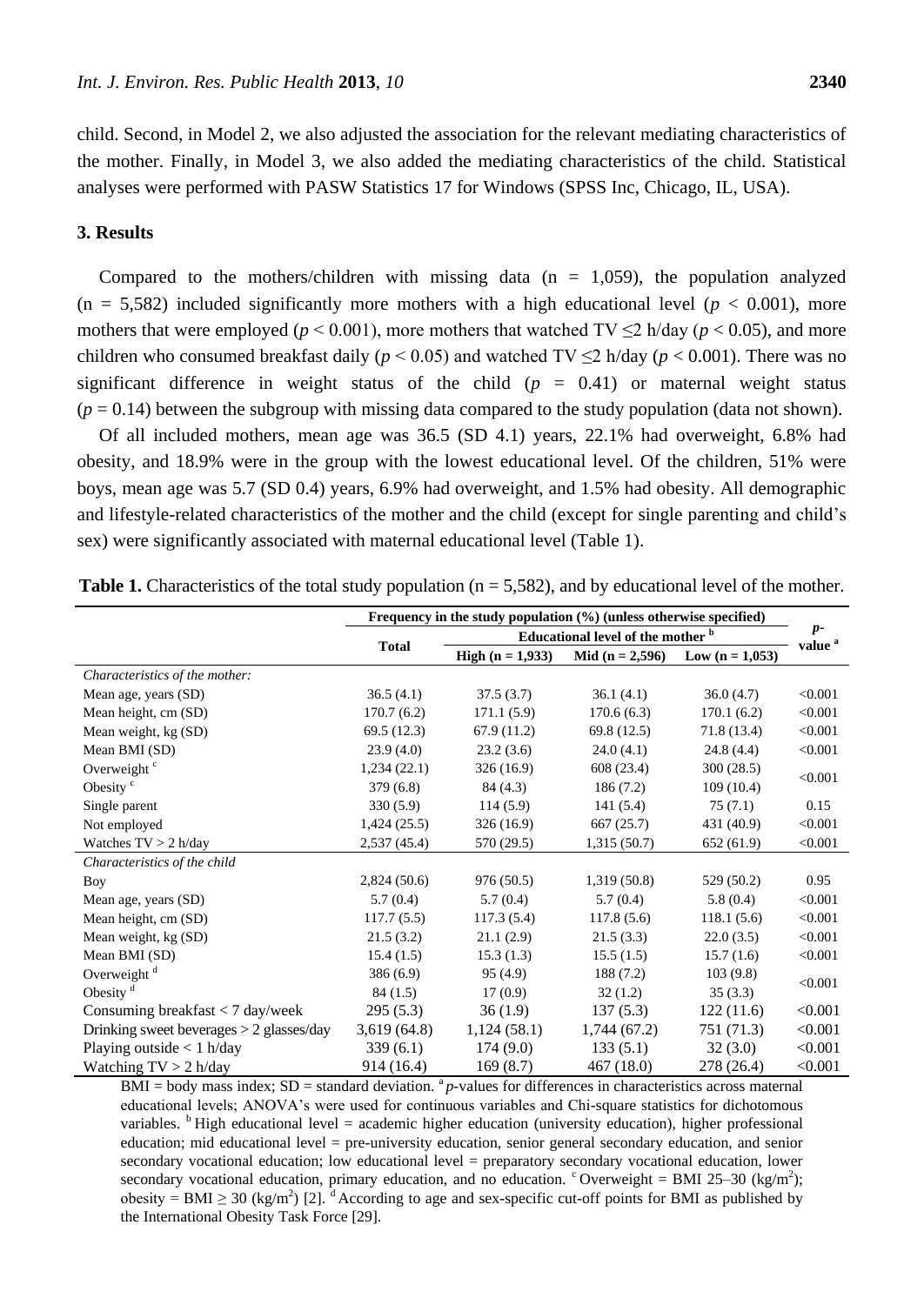In the basic model the association between maternal educational level and overweight and obesity of the children was investigated (Table 2, basic model). The characteristics that changed the ORs by >5% were: maternal age, maternal weight status, watching TV by the mother and the child, and the child consuming breakfast (Table 2).

**Table 2.** Multinomial logistic regression analyses for the association between maternal educational level and children's overweight and obesity, and change in ORs after adjustment for demographic and lifestyle-related characteristics of the mother and child ( $n = 5,582$ ).

|                                                   | <b>High</b> | Mid                 | Change 1 <sup>a</sup> | Low                 | Change 2 <sup>a</sup> |
|---------------------------------------------------|-------------|---------------------|-----------------------|---------------------|-----------------------|
|                                                   | $(ref)$ OR  | OR (95% CI)         |                       | OR (95% CI)         |                       |
| Overweight $(n = 386)$                            |             |                     |                       |                     |                       |
| Educational level of the mother $b$ (basic model) | 1.00        | $1.52(1.18-1.96)$   |                       | $2.16(1.62 - 2.88)$ |                       |
| Characteristics of the mother                     |             |                     |                       |                     |                       |
| Basic model $+$ age                               | 1.00        | $1.47(1.14 - 1.90)$ | $-9.6%$               | $2.10(1.57-2.82)$   | $-5.2%$               |
| Basic model $+$ single parenting                  | 1.00        | $1.52(1.18-1.96)$   | 0%                    | $2.15(1.61 - 2.88)$ | $-0.9%$               |
| Basic model + employment status                   | 1.00        | $1.53(1.19-1.97)$   | 1.9%                  | $2.21(1.64 - 2.97)$ | $+4.3%$               |
| Basic model + weight status $\degree$             | 1.00        | $1.42(1.10-1.83)$   | $-19.2%$              | $1.91(1.42 - 2.56)$ | $-21.6%$              |
| Basic model + watching TV                         | 1.00        | $1.49(1.15-1.93)$   | $-5.8\%$              | $2.10(1.56 - 2.83)$ | $-5.2\%$              |
| Characteristics of the child                      |             |                     |                       |                     |                       |
| Basic model $+$ sex                               | 1.00        | $1.52(1.18-1.97)$   | 0%                    | $2.17(1.62 - 2.90)$ | $+0.9%$               |
| Basic model $+$ age                               | 1.00        | $1.51(1.17-1.95)$   | $-1.9%$               | $2.15(1.61 - 2.88)$ | $-0.9%$               |
| Basic model + consuming breakfast                 | 1.00        | $1.50(1.16-1.94)$   | $-3.8%$               | $2.09(1.56 - 2.81)$ | $-6.0\%$              |
| Basic model $+$ drinking sweet beverages          | 1.00        | $1.50(1.16-1.94)$   | $-3.8%$               | $2.12(1.59 - 2.84)$ | $-3.4%$               |
| Basic model + playing outside                     | 1.00        | $1.52(1.18-1.96)$   | $0\%$                 | $2.17(1.62 - 2.90)$ | $+0.9%$               |
| Basic model + watching TV                         | 1.00        | $1.51(1.17-1.95)$   | $-1.9\%$              | $2.14(1.60 - 2.87)$ | $-1.7%$               |
| Obesity $(n = 84)$                                |             |                     |                       |                     |                       |
| Educational level of the mother $b$ (basic model) | 1.00        | $1.44(0.80 - 2.61)$ |                       | $4.10(2.28 - 7.35)$ |                       |
| Characteristics of the mother                     |             |                     |                       |                     |                       |
| Basic model + $age$                               | 1.00        | $1.49(0.82 - 2.70)$ | $+11.4%$              | $4.18(2.32 - 7.55)$ | $+2.6%$               |
| Basic model + single parenting                    | 1.00        | $1.46(0.81 - 2.63)$ | $+4.5%$               | $4.04(2.25 - 7.25)$ | $-1.9%$               |
| Basic model + employment status                   | 1.00        | $1.43(0.79-2.59)$   | $-2.3%$               | $4.01(2.21 - 7.29)$ | $-2.9%$               |
| Basic model + weight status $\degree$             | 1.00        | $1.29(0.71 - 2.34)$ | $-34.1%$              | $3.35(1.85 - 6.07)$ | $-24.2%$              |
| Basic model + watching TV                         | 1.00        | $1.30(0.71 - 2.37)$ | $-31.8%$              | $3.50(1.92 - 6.40)$ | $-19.4%$              |
| Characteristics of the child                      |             |                     |                       |                     |                       |
| Basic model $+$ sex                               | 1.00        | $1.45(0.80-2.61)$   | 2.3%                  | $4.11(2.29 - 7.38)$ | $+0.3%$               |
| Basic model $+$ age                               | 1.00        | $1.44(0.79-2.59)$   | 0%                    | $4.05(2.25 - 7.27)$ | $-1.6%$               |
| Basic model + consuming breakfast                 | 1.00        | $1.43(0.79 - 2.59)$ | $-2.3%$               | $4.02(2.22 - 7.26)$ | $-2.6%$               |
| Basic model + drinking sweet beverages            | 1.00        | $1.42(0.79 - 2.57)$ | $-4.5%$               | $4.01(2.23 - 7.23)$ | $-2.9%$               |
| Basic model + playing outside                     | 1.00        | $1.43(0.79 - 2.58)$ | $-2.3%$               | $4.02(2.24 - 7.24)$ | $-2.6%$               |
| Basic model + watching TV                         | 1.00        | $1.35(0.75 - 2.45)$ | $-20.5%$              | $3.63(2.00-6.59)$   | $-15.2%$              |

OR = odds ratio; CI = confidence interval. Model Fitting Information: basic model  $\chi^2$  (4) = 52.37, *p* < 0.001. Results of Likelihood Ratio Tests: age mother  $\chi^2$  (6) = 6.13, *p* = 0.41; single parenting  $\chi^2$  (2) = 11.19, *p* < 0.05; employment status mother  $\chi^2$  (2) = 0.75, *p* = 0.69; weight status mother  $\chi^2$  (4) = 59.57, *p* < 0.001; watching TV by the mother  $\chi^2$  (4) = 4.86, *p* = 0.09; sex child  $\chi^2$  (2) = 37.98, *p* < 0.001; age child  $\chi^2$  (6) = 6.85, *p* = 0.34; consuming breakfast child  $\chi^2$  (2) = 2.13, *p* = 0.35; drinking sweet beverages child  $\chi^2$  (2) = 1.73, *p* = 0.42; playing outside child  $\chi^2$  (2) = 0.56, *p* = 0.75; watching TV child  $\chi^2$  (2) = 5.32, *p* = 0.07. In these analyses, age of the mother and the child were included as categorical variables to reduce the number of cells with zero frequencies. <sup>a</sup>Change 1 and change 2 represent the change in OR relative to the basic model for mid and low education, respectively, after adjustment for lifestyle/demographic characteristics ([OR<sub>basic model+characteristic</sub> −  $OR_{\text{basic model}}$  /[OR<sub>basic model</sub> - 1] × 100). The changes in ORs >5% are indicated in bold numbers. <sup>b</sup> High educational level = academic higher education (university education), higher professional education; mid educational level = pre-university education, senior general secondary education, and senior secondary vocational education; low educational level = preparatory secondary vocational education, lower secondary vocational education, primary education, and no education.<sup>c</sup> Overweight = BMI 25–30 (kg/m<sup>2</sup>); obesity = BMI  $\geq 30$  (kg/m<sup>2</sup>) [2].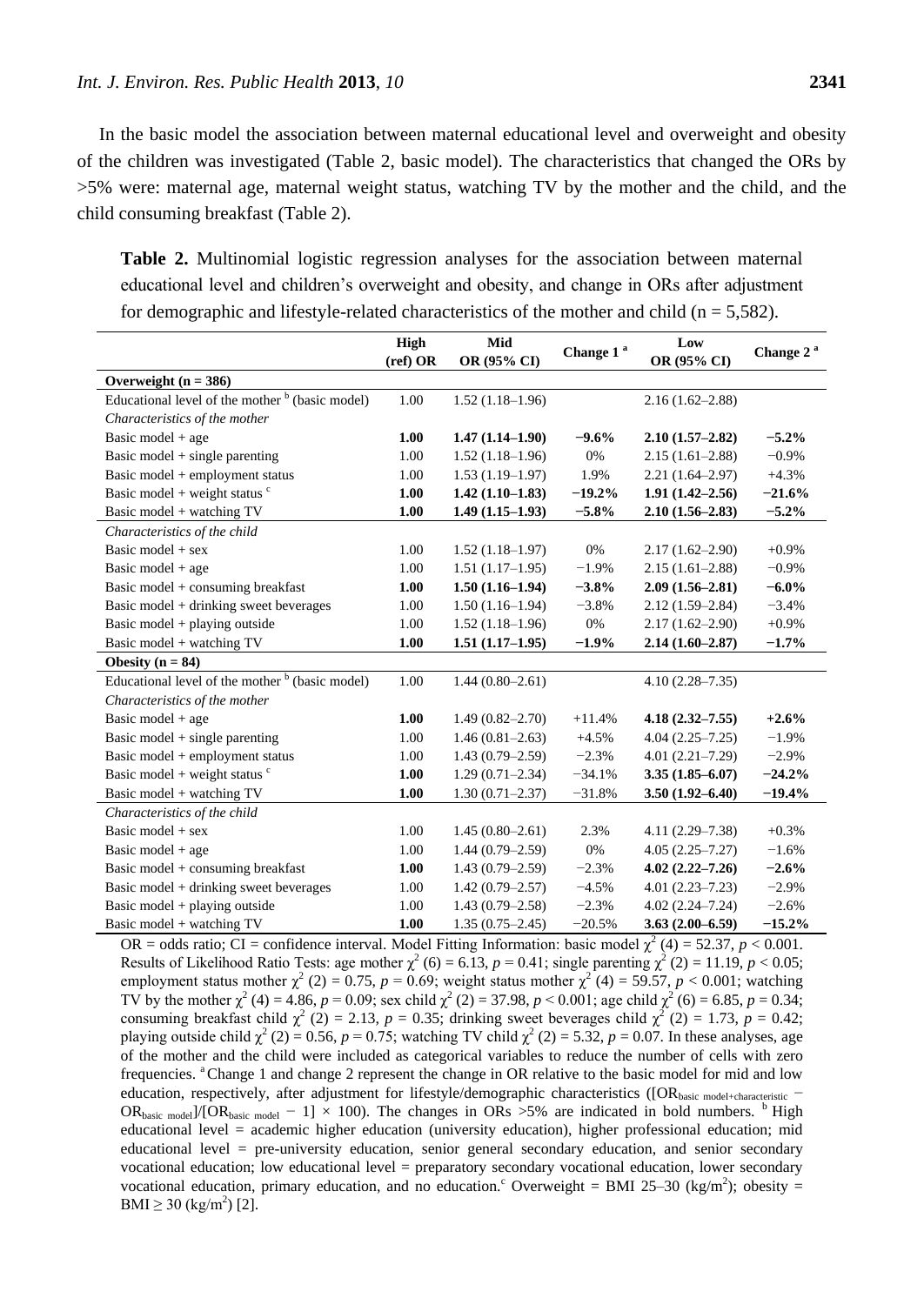In the model with adjustment for the confounding characteristic maternal age, compared to children in the subgroup with a mother with the highest educational level, the OR for having overweight for children in the subgroup with a mother with a mid educational level was 1.47 (95% CI: 1.14–1.90), and for children in the subgroup with a mother with the lowest educational level the OR was 2.10 (95% CI: 1.57–2.82). For children in the subgroup with a mother with the lowest educational level, the OR for having obesity was 4.18 (95% CI: 2.32–7.55) (Table 3, Model 1). Compared to Model 1, addition of the mediating characteristics of the mother (weight status and watching TV) and the child (watching TV and consuming breakfast) to the model resulted in a total decrease in the ORs of 21.3% to 42.1% (Table 3, Model 2 and Model 3). For children with a mother with a mid educational level the OR for having overweight in the final model was 1.36 (95% CI: 1.05–1.77), and for children with a mother with the lowest educational level the OR was 1.81 (95% CI: 1.33–2.46). In the final model, for children in the subgroup with a mother with the lowest educational level, the OR for having obesity was 2.84 (95% CI: 1.52–5.29) (Table 3, Model 3).

| equeational level and children s weight status $(11 - 3382)$ . |                     |                    |                       |                     |                       |  |  |
|----------------------------------------------------------------|---------------------|--------------------|-----------------------|---------------------|-----------------------|--|--|
|                                                                | <b>Model 1</b>      | <b>Model 2</b>     | Change 1 <sup>a</sup> | Model 3             | Change 2 <sup>a</sup> |  |  |
|                                                                | <b>OR (95% CI)</b>  | <b>OR (95% CI)</b> |                       | <b>OR (95% CI)</b>  |                       |  |  |
| Overweight $(n = 386)$                                         |                     |                    |                       |                     |                       |  |  |
| Educational level of the mother <sup>b</sup>                   |                     |                    |                       |                     |                       |  |  |
| High                                                           | 1.00                | 1.00               |                       | 1.00                |                       |  |  |
| Mid                                                            | $1.47(1.14-1.90)$   | $1.37(1.06-1.78)$  | $-21.3%$              | $1.36(1.05-1.77)$   | $-23.4%$              |  |  |
| Low                                                            | $2.10(1.57-2.82)$   | $1.85(1.37-2.51)$  | $-22.7%$              | $1.81(1.33 - 2.46)$ | $-26.4%$              |  |  |
| Obesity $(n = 84)$                                             |                     |                    |                       |                     |                       |  |  |
| Educational level of the mother <sup>b</sup>                   |                     |                    |                       |                     |                       |  |  |
| High                                                           | 1.00                | 1.00               |                       | 1.00                |                       |  |  |
| Mid                                                            | $1.49(0.82 - 2.70)$ | $1.22(0.67-2.24)$  | $-55.1%$              | $1.19(0.64 - 2.18)$ | $-61.2%$              |  |  |

**Table 3.** Multinomial logistic regression analyses for the association between maternal educational level and children's weight status ( $n = 5,582$ ).

 $OR = odds$  ratio;  $CI = confidence$  interval. Model 1: educational level of the mother, adjusted for relevant confounding characteristics (maternal age). Model 2: Model  $1 +$  relevant mediating characteristics of the mother (weight status, watching TV). Model 3: Model  $2 +$  relevant mediating characteristics of the child (consuming breakfast, watching TV). Reference category is the subgroup of children without overweight. In these analyses, age of the mother and the child were included as categorical variables to reduce the number of cells with zero frequencies. <sup>a</sup>Change 1 and change 2 represent the change in OR relative to Model 1 for mid and low education, after adjustment for the mediating characteristics of the mother (Model 2) and the child (Model 3) ([OR<sub>Model 2/3</sub> – OR<sub>Model 1</sub>]/[OR<sub>Model 1</sub> – 1] × 100). <sup>b</sup> High educational level = academic higher education (university education), higher professional education; mid educational level = pre-university education, senior general secondary education, and senior secondary vocational education; low educational level = preparatory secondary vocational education, lower secondary vocational education, primary education, and no education.

Low 4.18 (2.32–7.55)  $3.03 \times (1.64-5.60)$   $-36.2\%$   $2.84 \times (1.52-5.29)$   $-42.1\%$ 

#### **4. Discussion**

This study shows an inverse association between maternal educational level as an indicator of SES, and overweight and obesity among children at age 5 years. Adjustment for the mediating characteristics maternal weight status and watching TV by the mother decreased the odds for having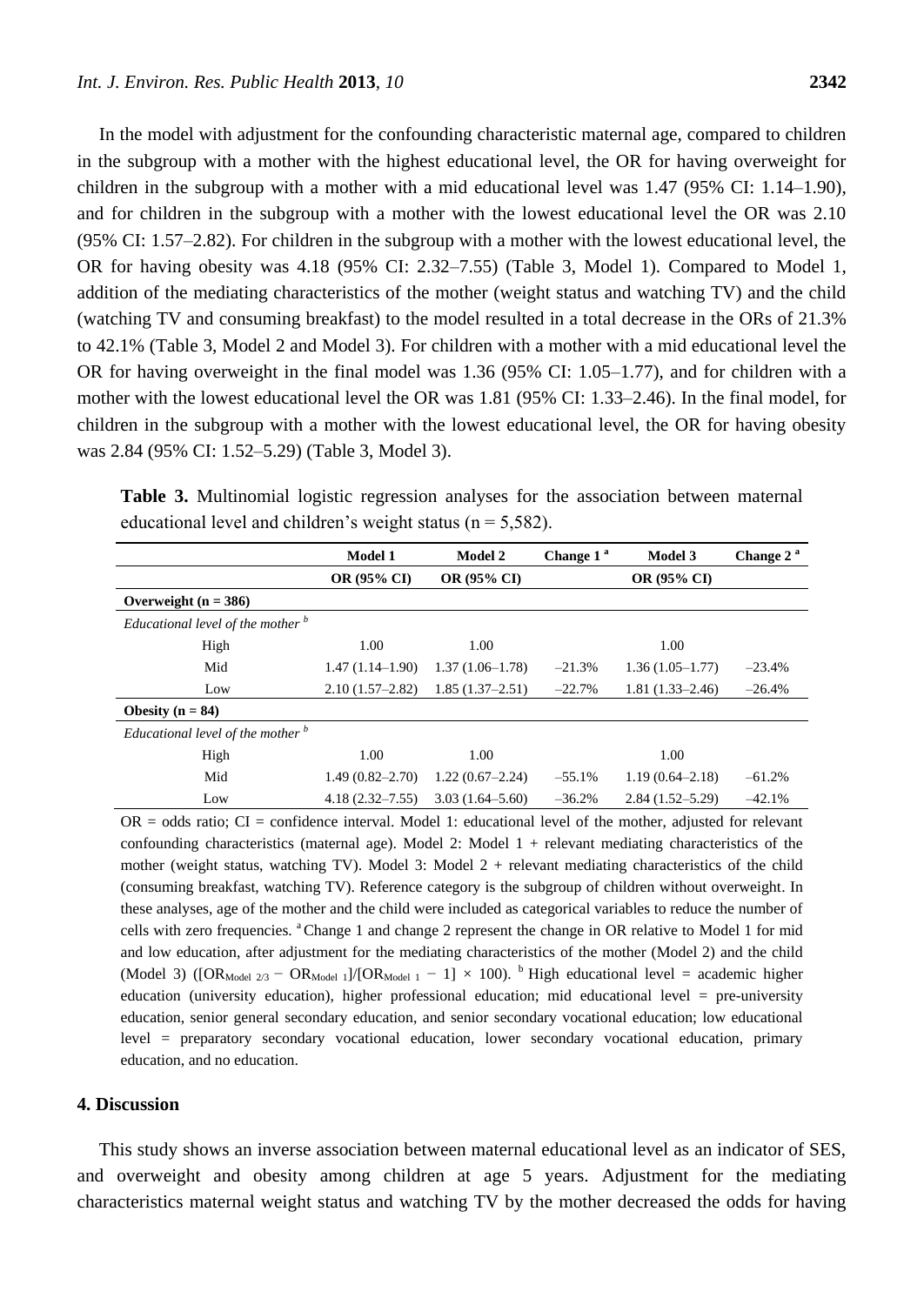overweight for a child in the subgroup with the lowest SES by 22.7%; for obesity, this decrease was 36.2%. Consuming breakfast and watching TV by the child, decreased these odds further by respectively 3.7% and 5.9%.

For the present study a large sample of young children throughout the Netherlands was included  $(n = 5,582)$ . However, this was an opportunity sample of nine out of 37 municipal health services that were able and willing to participate in the "Be active, eat right" study. Because of the small age range, our results are specific to the 5-year-old age group. In addition, use of an ethnically homogenous group allowed to avoid the effect of ethnicity when evaluating the effect of educational level on overweight and obesity. The prevalence of overweight and obesity in our study population was 6.9% and 1.5%, respectively. In comparison, the prevalence rates for Dutch 5-year-olds in 2009 presented by a nationwide study were approximately 15.5% for overweight and 2.7% obesity [34]. There appeared to be some selection towards a study population with a higher SES and a somewhat healthier lifestyle, and the prevalence of overweight and obesity is probably underestimated in our study. Therefore, results should be generalized with caution. However, a clear inverse association was found between maternal educational level and children's risk for having overweight/obesity in our study population and (although we cannot confirm this) we think it unlikely that this association differs in the subgroup with missing data, or in the source population of Dutch 5-year-olds. Further, additional analysis after inclusion of the subgroup of children with missing values on lifestyle-related characteristics revealed that the results were similar to the included children (data not shown). Based on this, we assume that selection bias may not be a major threat to the validity of our results.

There are also other methodological considerations that need to be addressed. Limitations of this study are the use of cross-sectional data and the use of self-reported data for the characteristics of the mother and child. Maternal educational level was recoded in three categories, allowing meaningful comparisons between subgroups of different educational level. However, the subgroup of mothers categorized as having a low educational level is fairly heterogeneous; also mothers that reported no education at all were included in this subgroup (0.2% of the mothers in the total study population). Further, no information was available in the present study on, for example, physical activity of the parents, characteristics of the neighborhood environment (perceived safety, availability of parks, playgrounds, bike paths, *etc.*) [7], prenatal, perinatal and postnatal factors (such as maternal smoking during pregnancy, birth weight, and receiving breastfeeding) [14]. With regard to watching TV by the child and the mother, in this study, we asked in the questionnaire how much time was spent watching TV; and not for how long the TV was turned on during the day. However, for future studies we recommend to distinguish between watching TV as a primary activity, and having the TV turned on in the background in combination with other activities. Further, parents might have given socially desirable answers, although anonymity was assured. The height/weight of the children, on the other hand, was measured by trained healthcare professionals of the municipal health services.

A literature review (including 45 cross-sectional studies performed 1989–2005) concluded that school-aged children whose parents (particularly mothers) have a lower level of education were at higher than average risk to have overweight [6]. Relatively recent studies among 3-year-olds [13,14] and 4-year-olds [15] found no association between SES and childhood overweight. The results of these previous studies, together with our results, suggest that (currently) differences in the prevalence of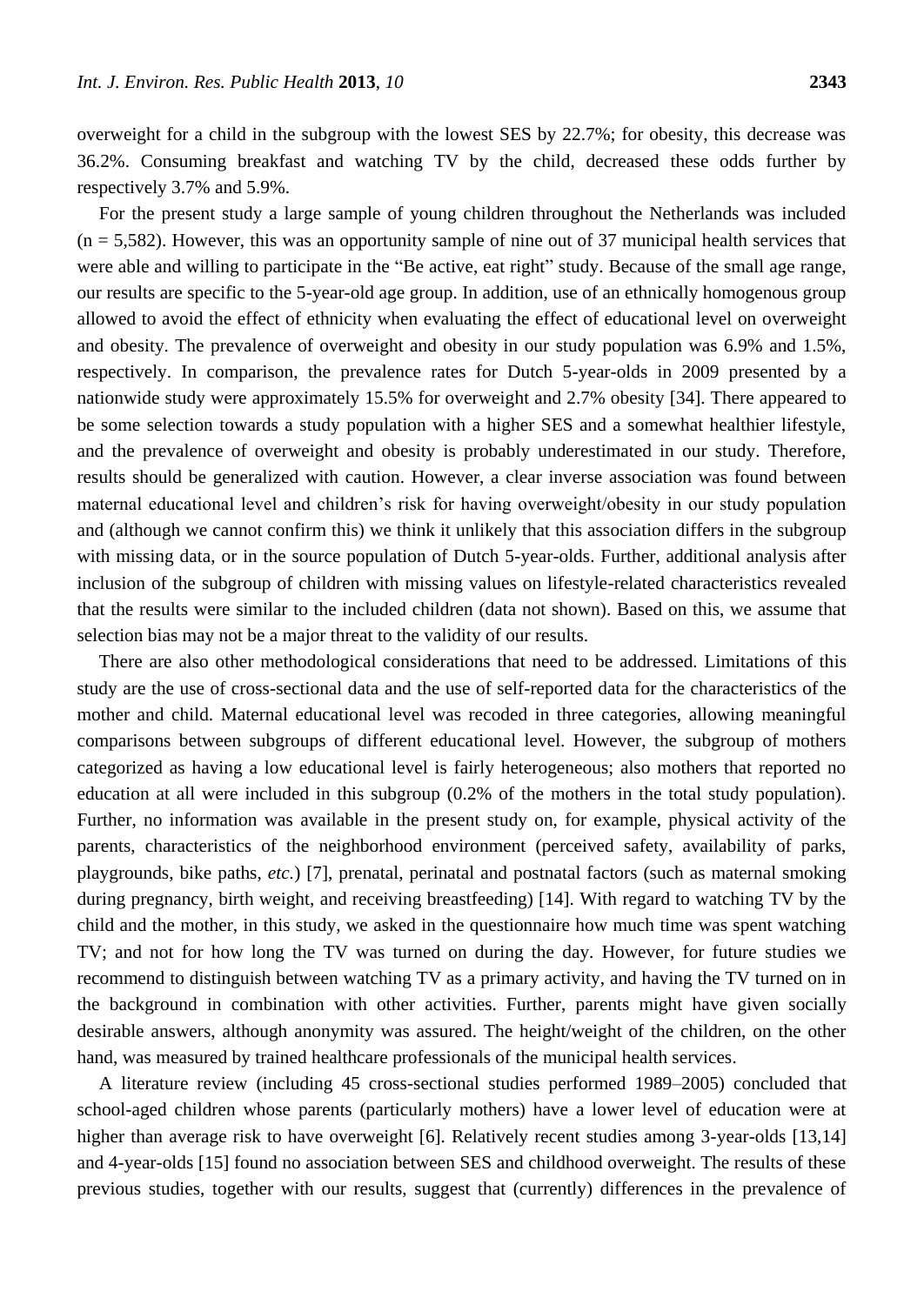childhood overweight across SES-levels appear at the time of elementary school entry. Earlier studies including children at the age of about 5 years confirm this trend [8–12].

Our study adds to the existing knowledge by demonstrating to what extent the inverse association between SES and early childhood overweight and obesity can be explained by lifestyle-related characteristics of the mother and child, including maternal overweight. Maternal weight status is a complex factor that can influence the SES-overweight/obesity association among children, as it represents both shared genes and lifestyle [5,6,9,21,22]. Maternal weight status appeared to be the most important explanatory factor in the present study, although the associations between SES and overweight/obesity among the children remained significant after adding this to the model. Lifestyle-related characteristics of the mother and the child further explained the increased risk for overweight/obesity for the lowest SES subgroup, but the SES-overweight/obesity association remained significant. Thus, the factors analyzed in the present study did not totally explain the SES-overweight/ obesity association. Other factors such as characteristics of the neighborhood environment (perceived safety, availability of parks, playgrounds, bike paths, *etc.*) [7], prenatal, perinatal and postnatal factors (such as maternal smoking during pregnancy, birth weight, and receiving breastfeeding) [14] have been suggested in the literature as potential explanatory factors of the SES-overweight/obesity association, however, these factors were not available in the present study. We recommend future studies to include environmental factors, prenatal, perinatal and postnatal factors, parenting style and parenting practices, and specific measures of diet, sedentary and physical activity behaviors over time, to further explain differences in prevalence of early childhood overweight among subgroups of different SES.

## **5. Conclusions**

In conclusion, this study shows that there is already a difference between SES groups in the presence of overweight and obesity at the start of elementary school. Compared to children of mothers with the highest educational level, the children of mothers with a lower educational level are at increased risk to have overweight and, in particular, to have obesity. This higher risk for the lower SES groups is explained by maternal and child lifestyle-related characteristics for  $>25\%$  and  $>40\%$ , respectively. Because differences in childhood overweight across SES subgroups may increase over time, which may contribute to increasing health inequalities [5,13,22], it is important to start interventions to prevent overweight and obesity early in life. When developing overweight prevention programs for young children, the differences in risk should be taken into account and attention should be paid to the specific influence of maternal weight status and watching TV, as these factors appear to substantially contribute to the differences in risk for gaining overweight or obesity in children across SES subgroups.

#### **Acknowledgments**

This work was supported by the Netherlands Organization for Health Research and Development (grant number 50-50110-98-355). We gratefully acknowledge the contribution of the participating parents and municipal health services.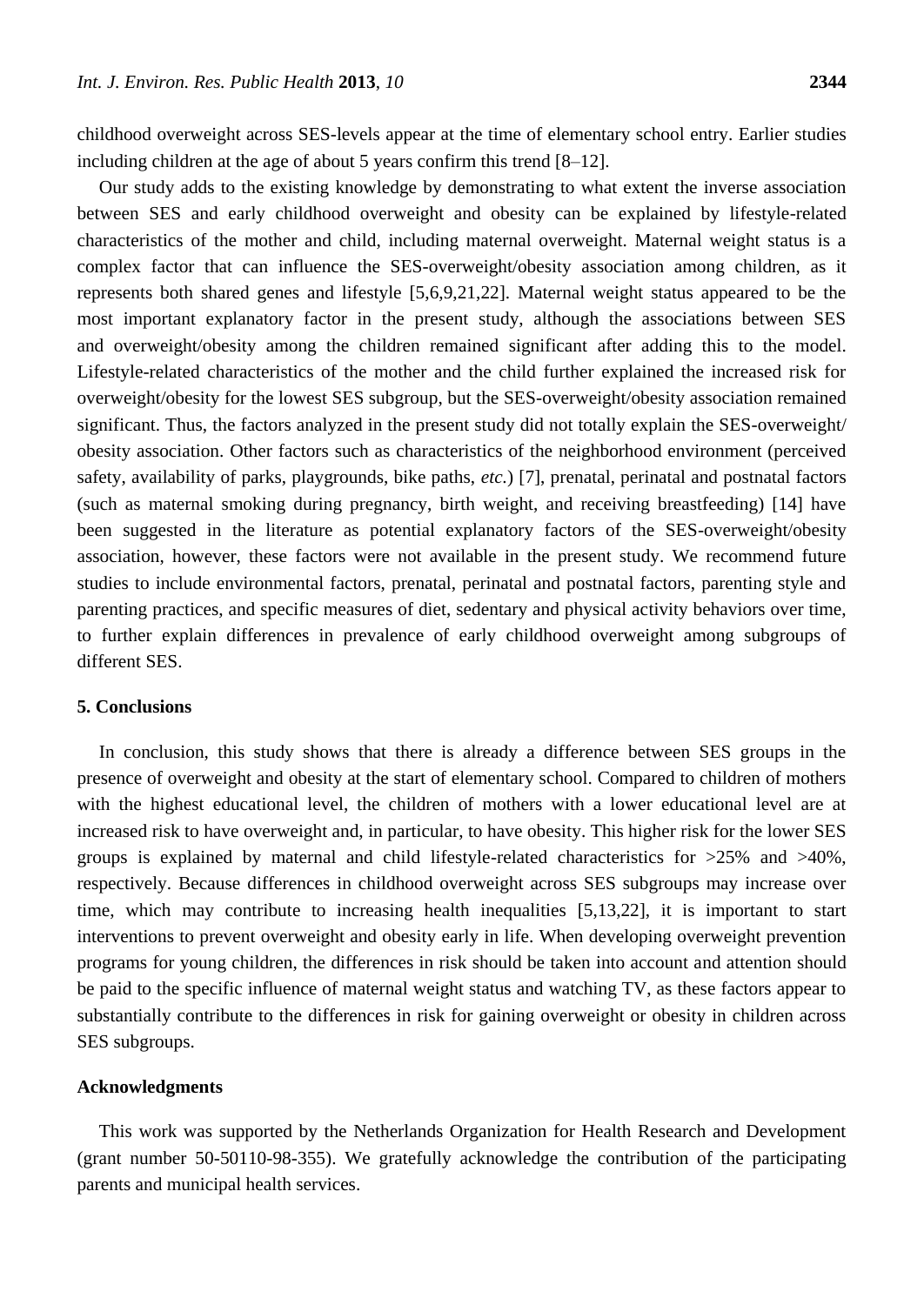## **Conflict of Interest**

The authors declare no conflict of interest.

#### **References**

- 1. Lobstein, T.; Baur, L.; Uauy, R. Obesity in children and young people: A crisis in public health. *Obes. Rev.* **2004**, *5 (Suppl. 1)*, 4–85.
- 2. World Health Organization. Obesity and Overweight. Available online: www.who.int/ mediacentre/factsheets/fs311/en/index.html (accessed on 10 January 2013).
- 3. Hardy, R.; Wadsworth, M.; Kuh, D. The influence of childhood weight and socioeconomic status on change in adult body mass index in a British national birth cohort. *Int. J. Obes. Relat. Metab. Disord.* **2000**, *24*, 725–734.
- 4. Wardle, J.; Brodersen, N.H.; Cole, T.J.; Jarvis, M.J.; Boniface, D.R. Development of adiposity in adolescence: Five year longitudinal study of an ethnically and socioeconomically diverse sample of young people in Britain. *BMJ* **2006**, *332*, 1130–1135.
- 5. Knai, C.; Lobstein, T.; Darmon, N.; Rutter, H.; McKee, M. Socioeconomic patterning of childhood overweight status in Europe. *Int. J. Environ. Res. Public Health* **2012**, *9*, 1472–1489.
- 6. Shrewsbury, V.; Wardle, J. Socioeconomic status and adiposity in childhood: A systematic review of cross-sectional studies 1990–2005. *Obesity (Silver Spring)* **2008**, *16*, 275–284.
- 7. Singh, G.K.; Kogan, M.D.; Van Dyck, P.C.; Siahpush, M. Racial/ethnic, socioeconomic, and behavioral determinants of childhood and adolescent obesity in the United States: Analyzing independent and joint associations. *Ann. Epidemiol.* **2008**, *18*, 682–695.
- 8. Albertini, A.; Tripodi, A.; Fabbri, A.; Mattioli, M.; Cavrini, G.; Cecchetti, R.; Dalle Donne, E.; Cortesi, C.; De Giorgi, S.; Contarini, V.; *et al.* Prevalence of obesity in 6- and 9-year-old children living in Central-North Italy. Analysis of determinants and indicators of risk of overweight. *Obes. Rev.* **2008**, *9*, 4–10.
- 9. Dubois, L.; Girard, M. Early determinants of overweight at 4.5 years in a population-based longitudinal study. *Int. J. Obes. (Lond.)* **2006**, *30*, 610–617.
- 10. Wake, M.; Hardy, P.; Canterford, L.; Sawyer, M.; Carlin, J.B. Overweight, obesity and girth of Australian preschoolers: Prevalence and socio-economic correlates. *Int. J. Obes. (Lond.)* **2007**, *31*, 1044–1051.
- 11. Huus, K.; Ludvigsson, J.F.; Enskar, K.; Ludvigsson, J. Risk factors in childhood obesity-findings from the All Babies In Southeast Sweden (ABIS) cohort. *Acta Paediatr.* **2007**, *96*, 1321–1325.
- 12. Brophy, S.; Cooksey, R.; Gravenor, M.B.; Mistry, R.; Thomas, N.; Lyons, R.A.; Williams, R. Risk factors for childhood obesity at age 5: Analysis of the millennium cohort study. *BMC Public Health* **2009**, *9*, 467, doi:10.1186/1471-2458-9-467.
- 13. Brunt, H.; Lester, N.; Davies, G.; Williams, R. Childhood overweight and obesity: Is the gap closing the wrong way? *J. Public Health (Oxf.)* **2008**, *30*, 145–152.
- 14. van Rossem, L.; Silva, L.M.; Hokken-Koelega, A.; Arends, L.R.; Moll, H.A.; Jaddoe, V.W.; Hofman, A.; Mackenbach, J.P.; Raat, H. Socioeconomic status is not inversely associated with overweight in preschool children. *J. Pediatr.* **2010**, *157*, 929–935.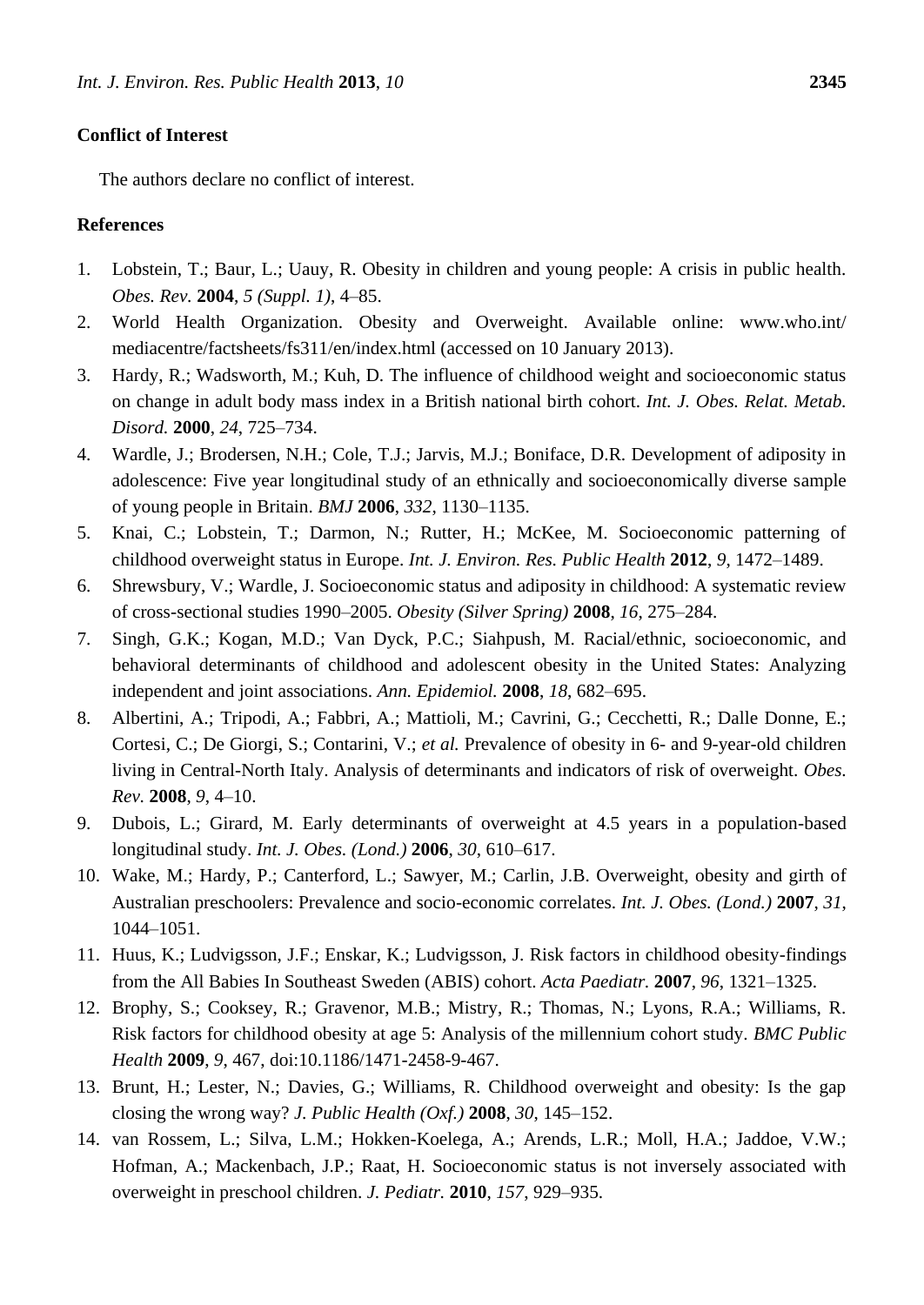- 15. Semmler, C.; Ashcroft, J.; van Jaarsveld, C.H.; Carnell, S.; Wardle, J. Development of overweight in children in relation to parental weight and socioeconomic status. *Obesity (Silver Spring)* **2009**, *17*, 814–820.
- 16. Whitaker, R.C. Obesity prevention in pediatric primary care: four behaviors to target. *Arch. Pediatr. Adolesc. Med.* **2003**, *157*, 725–727.
- 17. Bulk-Bunschoten, A.M.W.; Renders, C.M.; Van Leerdam, F.J.M.; HiraSing, R.A. *Overbruggingsplan voor kinderen met overgewicht (Youth Health Care Overweight-Prevention-Protocol)*; VU University Medical Center: Amsterdam, The Netherlands, 2005.
- 18. Davis, M.M.; Gance-Cleveland, B.; Hassink, S.; Johnson, R.; Paradis, G.; Resnicow, K. Recommendations for prevention of childhood obesity. *Pediatrics* **2007**, *120 (Suppl. 4)*, S229–S253.
- 19. Barlow, S.E. Expert committee recommendations regarding the prevention, assessment, and treatment of child and adolescent overweight and obesity: Summary report. *Pediatrics* **2007**, *120 (Suppl. 4)*, S164–S192.
- 20. Moreno, L.A.; Rodriguez, G. Dietary risk factors for development of childhood obesity. *Curr. Opin. Clin. Nutr. Metab. Care* **2007**, *10*, 336–341.
- 21. Whitaker, K.L.; Jarvis, M.J.; Beeken, R.J.; Boniface, D.; Wardle, J. Comparing maternal and paternal intergenerational transmission of obesity risk in a large population-based sample. *Am. J. Clin. Nutr.* **2010**, *91*, 1560–1567.
- 22. Pinot de Moira, A.; Power, C.; Li, L. Changing influences on childhood obesity: A study of 2 generations of the 1958 British birth cohort. *Am. J. Epidemiol.* **2010**, *171*, 1289–1298.
- 23. Veldhuis, L.; Struijk, M.K.; Kroeze, W.; Oenema, A.; Renders, C.M.; Bulk-Bunschoten, A.M.; Hirasing, R.A.; Raat, H. "Be active, eat right", evaluation of an overweight prevention protocol among 5-year-old children: Design of a cluster randomised controlled trial. *BMC Public Health*  **2009**, *9*, 177, doi:10.1186/1471-2458-9-177.
- 24. Braveman, P.A.; Cubbin, C.; Egerter, S.; Chideya, S.; Marchi, K.S.; Metzler, M.; Posner, S. Socioeconomic status in health research: One size does not fit all. *JAMA* **2005**, *294*, 2879–2888.
- 25. El-Sayed, A.M.; Scarborough, P.; Galea, S. Socioeconomic inequalities in childhood obesity in the United Kingdom: A systematic review of the literature. *Obes. Facts* **2012**, *5*, 671–692.
- 26. Sue, S.; Dhindsa, M.K. Ethnic and racial health disparities research: Issues and problems. *Health Educ. Behav.* **2006**, *33*, 459–469.
- 27. Centraal Bureau voor de Statistiek (Statistics Netherlands). Allochtonen in Nederland 2004 (Migrants in the Netherlands 2004). Available online: www.cbs.nl/nl-NL/menu/themas/bevolking/ publicaties/publicaties/archief/2004/2004-b52-pub.htm (accessed on 16 April 2009).
- 28. Centraal Bureau voor de Statistiek (Statistics Netherlands). Standaard Onderwijsindeling 2003 (The Dutch Standard Classification of Education). Available online: www.cbs.nl/nl-NL/menu/ methoden/classificaties/overzicht/soi/2003/default.htm (accessed on 16 April 2009).
- 29. Cole, T.J.; Bellizzi, M.C.; Flegal, K.M.; Dietz, W.H. Establishing a standard definition for child overweight and obesity worldwide: International survey. *BMJ* **2000**, *320*, 1240–1243.
- 30. American Academy of Pediatrics Committee on Nutrition. The use and misuse of fruit juice in pediatrics. *Pediatrics* **2001**, *107*, 1210–1213.
- 31. American Academy of Pediatrics Committee on Public Education. Children, adolescents, and television. *Pediatrics* **2001**, *107*, 423–426.